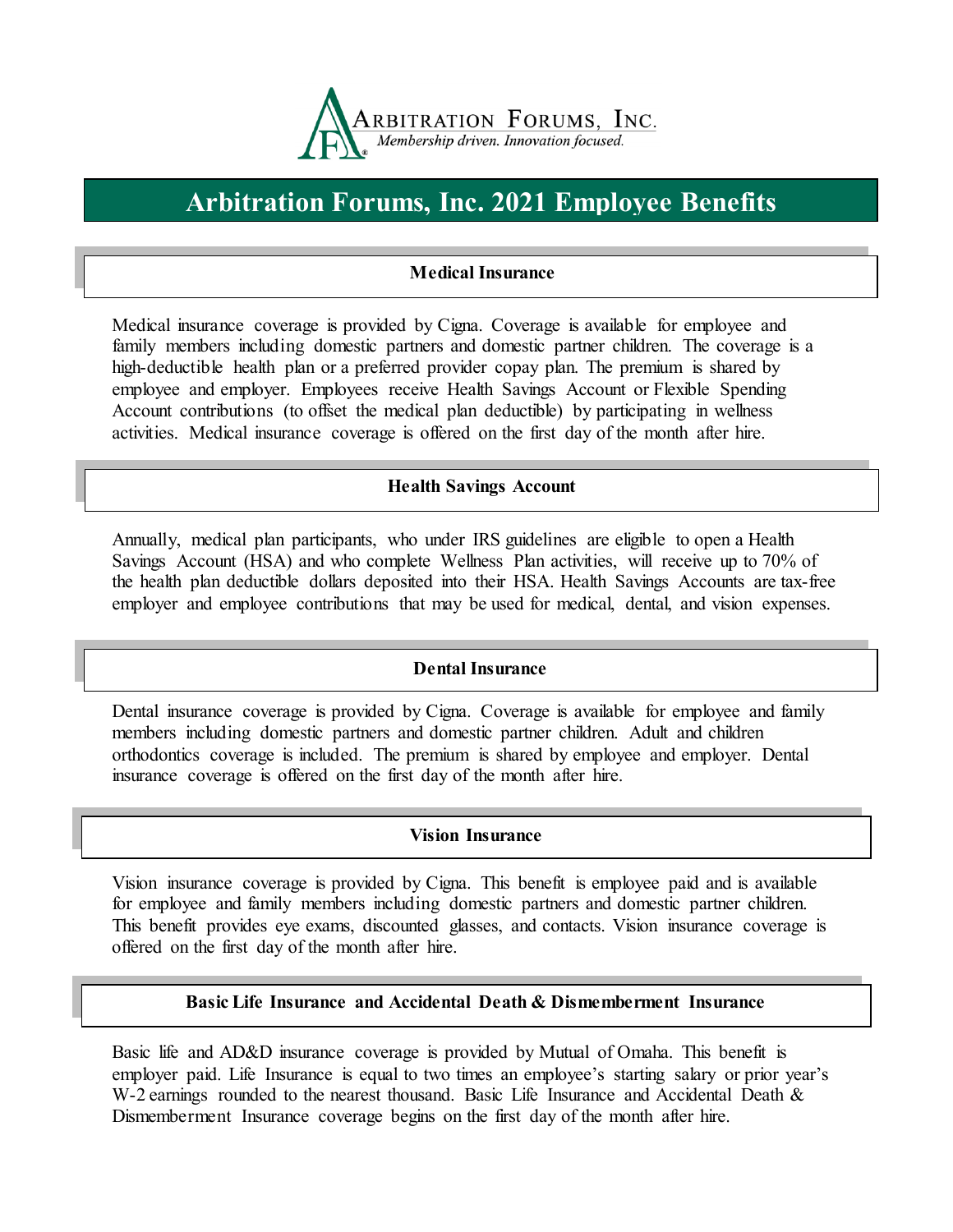#### **Voluntary Term Life Insurance**

Voluntary Term Life insurance coverage is provided by Mutual of Omaha. This benefit is employee paid. Coverage is available from \$10,000 to \$250,000.

#### **Short-Term Disability Insurance**

Short-Term Disability coverage is administrated by Mutual of Omaha. This benefit is employer paid with up to 26 weeks of available time. There is a 2-week waiting period. The third week is payable at 100% of employee's earnings along with subsequent weeks equivalent to years of completed AF service. The remainder of time is payable at 60% of employee's earnings.

#### **Long-Term Disability Insurance**

Long-Term Disability coverage is provided by Mutual of Omaha. This benefit is employer paid and is available when Short-Term Disability payments have ended. The Long-Term Disability benefit is payable at 60% of employee's earnings.

## **Flexible Spending Accounts**

Annually, medical plan participants (not high-deductible health plan participants), who under IRS guidelines are not eligible to open a Health Savings Account (HSA) and who complete Wellness Plan activities, will receive health plan deductible dollars deposited into their FSA. Flexible Spending Accounts are tax-free employee and employer contributions used for medical, dental, and vision expenses up to \$2,750 in 2021.

Dependent Care FSA allows for reimbursement up to \$5,000 per year.

A Limited-Purpose FSA is available to employees with an HSA; tax-free employee contributions are used for dental and vision expenses.

#### **401(k) Profit Sharing Plan**

The 401(k) Profit Sharing Plan is administrated by Fidelity Investments. AF matches 100% of the first 1-3% of employee contributions and 50% of the next 4-6% of employee contributions. Employee participation is immediate. Company contributions are vested 100%.

## **401(k) Profit Sharing Plan – Annual Employer Contribution**

Each year since 2009, AF has authorized a  $401(k)$  profit sharing employer contribution of 8% -10% of an employee's prior-year earnings for employees who were hired after March 1, 2009. The Company's annual contribution is vested 20% for each year of an employee's service. An employee with 5 years of service is vested at 100%.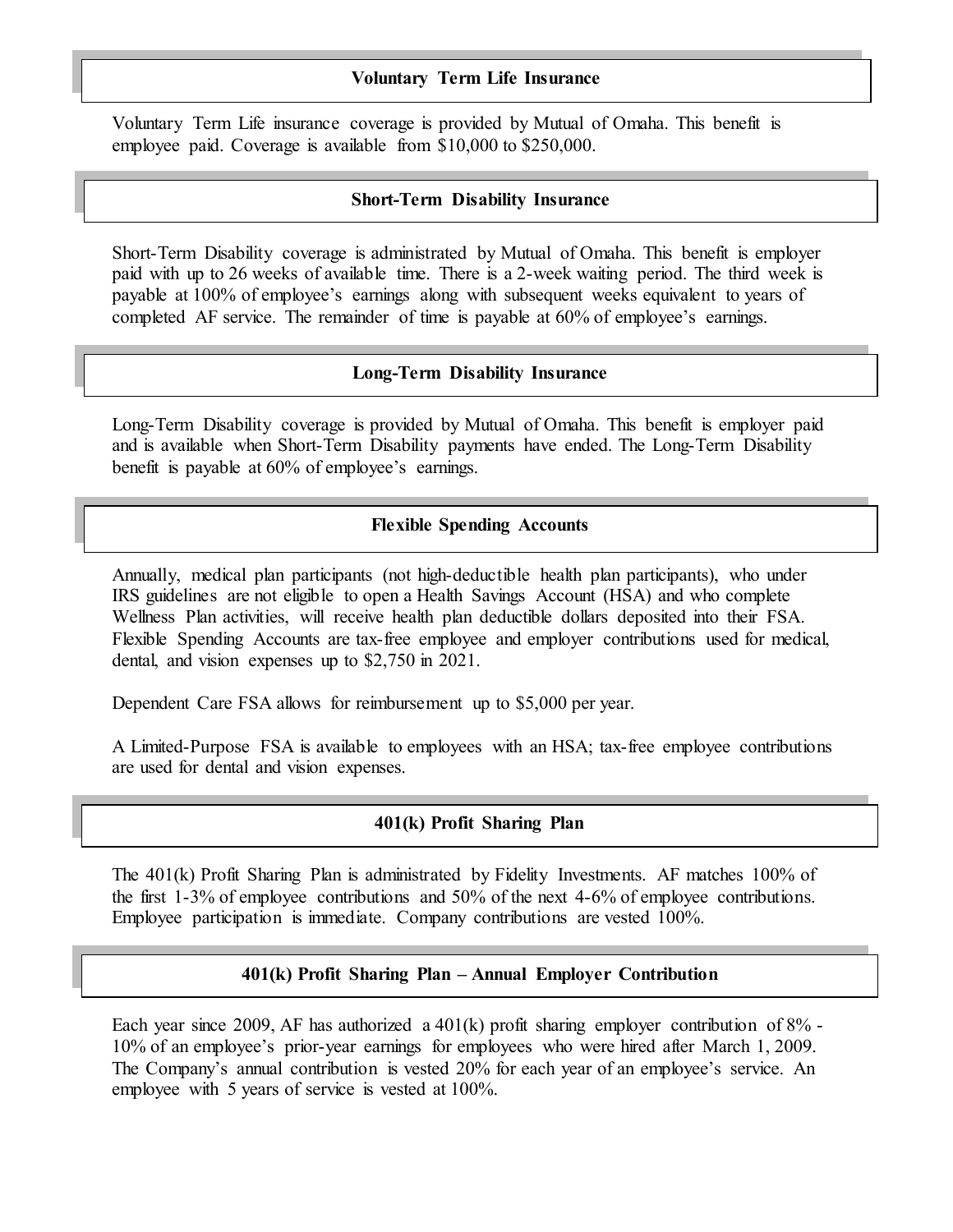## **Paid Time Off - Vacation**

New employees receive 10 days of Paid Time Off (PTO) on the first payroll following their date of hire. PTO begins accruing one year after an employee's hire date. The amount of time accrued per paycheck depends upon an employee's years of service. Employees receive an additional 40 hours of accrual (one week) of Paid Time Off every five years up to their twentieth year of employment.

Employees who reach their  $5<sup>th</sup>$ ,  $10<sup>th</sup>$ ,  $15<sup>th</sup>$ ,  $20<sup>th</sup>$ ,  $25<sup>th</sup>$ ,  $30<sup>th</sup>$ ,  $35<sup>th</sup>$ ,  $40<sup>th</sup>$ , and  $45<sup>th</sup>$  year anniversary receive 40 hours of additional PTO on the payroll in which their anniversary date falls.

Employees may purchase up to five additional days off (40 hours of PTO) per year.

# **Paid Time Off – Sick Time**

Full-time and part-time employees begin accruing Paid Sick Leave (PSL) on their date of hire. PSL is accrued based on hours worked at a rate of 1 hour of PSL for every 30 hours worked or 0.033 hours per 1 hour worked.

#### **Company-Paid Holidays**

AF Company-paid holidays in 2021 include New Year's Day, Memorial Day, July 5 in observance of Independence Day, Labor Day, Thanksgiving, Day after Thanksgiving, Christmas Eve Day, New Year's Eve Day, and two floating holidays (one in January and one in July).

#### **Volunteer Paid Time Off**

Employees receive one hour of paid time off for every three hours of personal time used volunteering in their community. Employees may earn up to 40 hours of VTO per year.

#### **Matching Gifts**

AF will match employee charitable contributions in the amount of \$25 to \$300 per year to an eligible organization. Unlimited matching of charitable contributions is made to American Red Cross, Hope Children's Home, The Spring of Tampa Bay, Metropolitan Ministries, Ronald McDonald House Charities, and Humane Society of Tampa Bay.

## **Tuition Reimbursement**

Employees are reimbursed 100% for tuition (credit hour cost maximums apply) and 50% for fees including registration, books, lab, recreation, athletic, and building use fees. Up to \$5,250 may be reimbursed per calendar year. Employees who have completed 6 months of employment are eligible for this benefit.